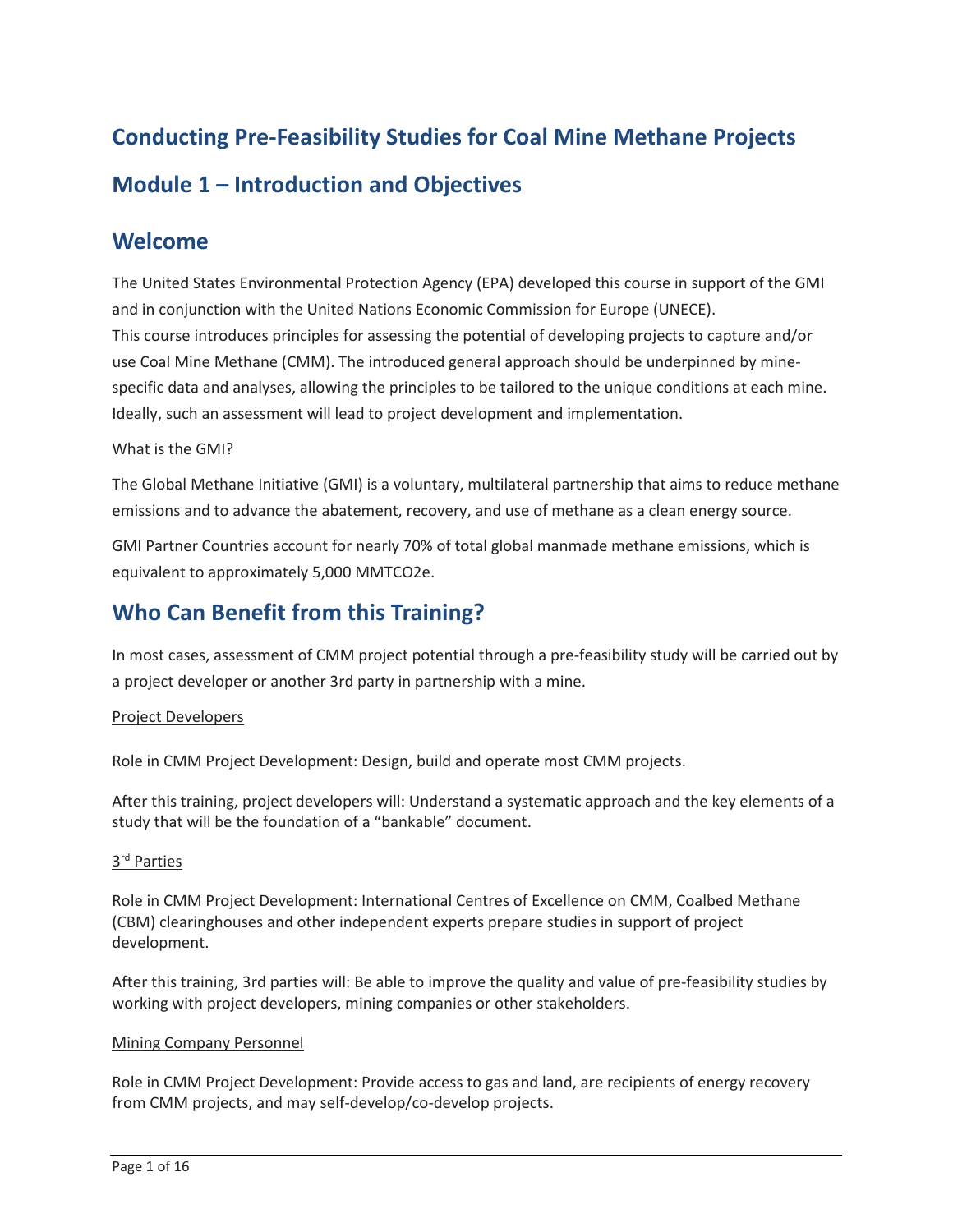After this training, mining company personnel will: Be able to anticipate the technical and market data required for pre-feasibility and feasibility studies.

#### Government Officials

Role in CMM Project Development: Regulate and incentivize project development and operation.

 After this training, government officials will: Understand the purpose, scale and benefits of CMM projects.

## **Conducting Pre-Feasibility Studies for CMM Projects: Course Modules**

- Module 1: Introduction and Objectives
- Module 2: Mine Background Information and Evaluation
- Module 3: Resource Assessment
- Module 4: Forecasting Methane Production from Gas Drainage Systems
- Module 5: Improvements to Gas Drainage
- Module 6: Quantifying the Benefits of Improvements to Methane Drainage Systems
- Module 7: Market, Risk, and Financial Analyses
- Module 8: Case Study Liulong Mine, China

# **Module 1: Introduction and Objectives Title Slide**

# **What You Will Learn**

In this module, you will learn about:

- Mine methane as a safety hazard, climate pollutant and energy resource.
- Mine methane use options.
- Use of a pre-feasibility study as a tool to assess project viability.
- Key concepts for conducting pre-feasibility studies.

Time needed to complete this module – Approximately 20 minutes.

## **Methane Hazards and Climate Pollution**

Methane in mines poses safety risks due to its explosiveness when mixed with air.

 In addition, methane is a potent greenhouse gas. While methane's lifetime in the atmosphere is much shorter than carbon dioxide's (CO2), it is 28 times as efficient at trapping radiation than CO2 over a 100 year period.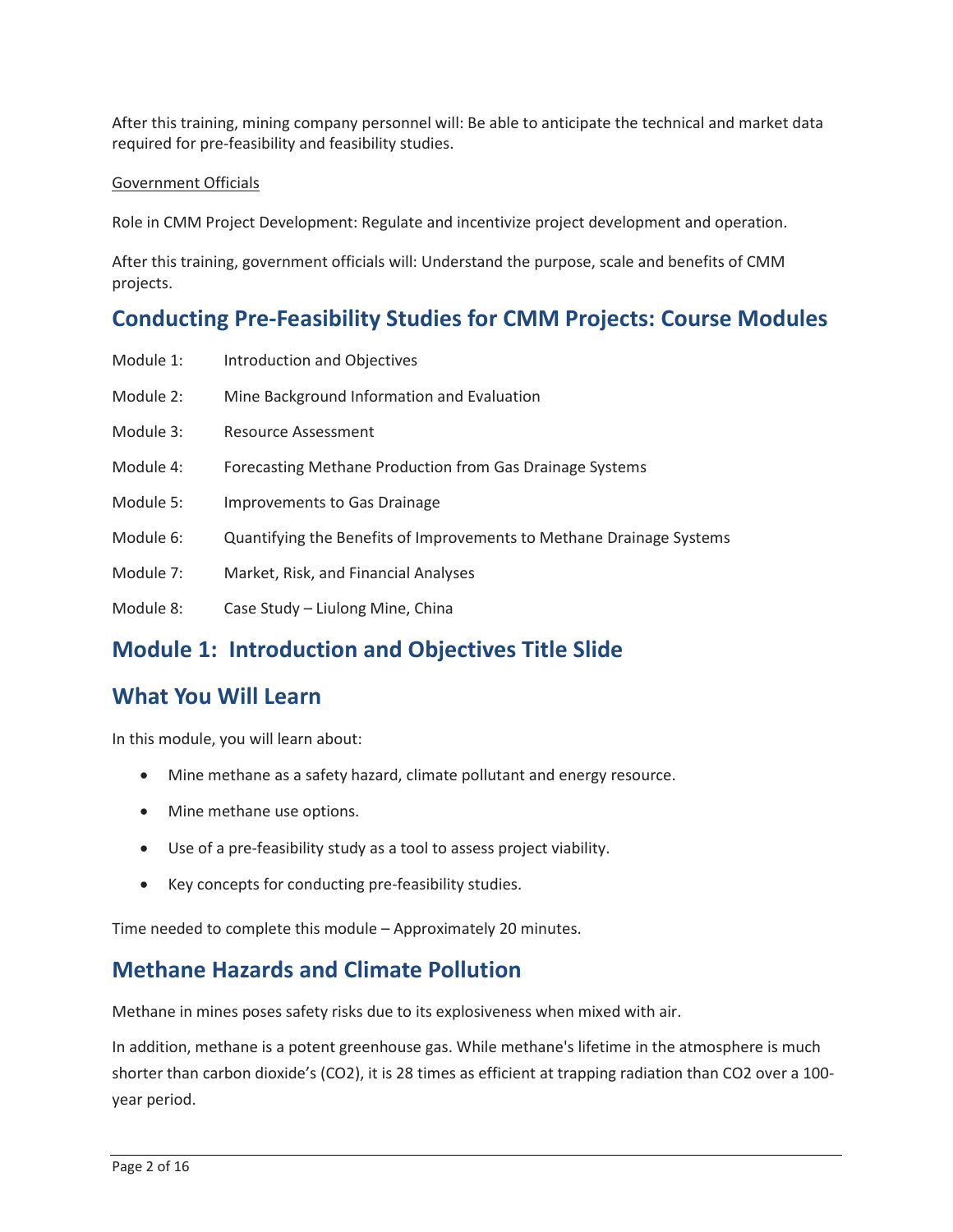Methane is also the main precursor of ground level ozone pollution and thus affects air quality. However, methane is also an energy resource that can be captured and used.

# **CMM Capture**

Benefits of capturing and recovering CMM include:

- Generating a source of local, clean-burning energy
- Enhancing mine safety by reducing in-mine concentrations of methane
- Increasing mine productivity
- Adding revenue to the mine through sale or use of the gas
- Reducing greenhouse gas emissions and improving air quality

# **CMM Use Options**

Viable CMM use options depend on a range of factors, including gas quantity and quality, energy prices, access to the gas, incentives and other factors.

Worldwide, CMM is most often used as the following:

- Power Generation/Combined Heat & Power (CHP)
- Pipeline Injection/Town Gas
- Direct Thermal
- Ventilation Air Methane (VAM)
- Flaring
- Transportation Fuel/Compressed Natural Gas (CNG)

# **Uses of CMM Use Globally**

 projects) are The most common types of CMM projects in 2019 (excluding Abandoned Mine Methane [AMM]

- Power/CHP: 68
- Pipeline Injection/Town Gas: 28
- Direct Thermal: 23
- VAM: 9
- Flaring: 8
- Transportation Fuel: 1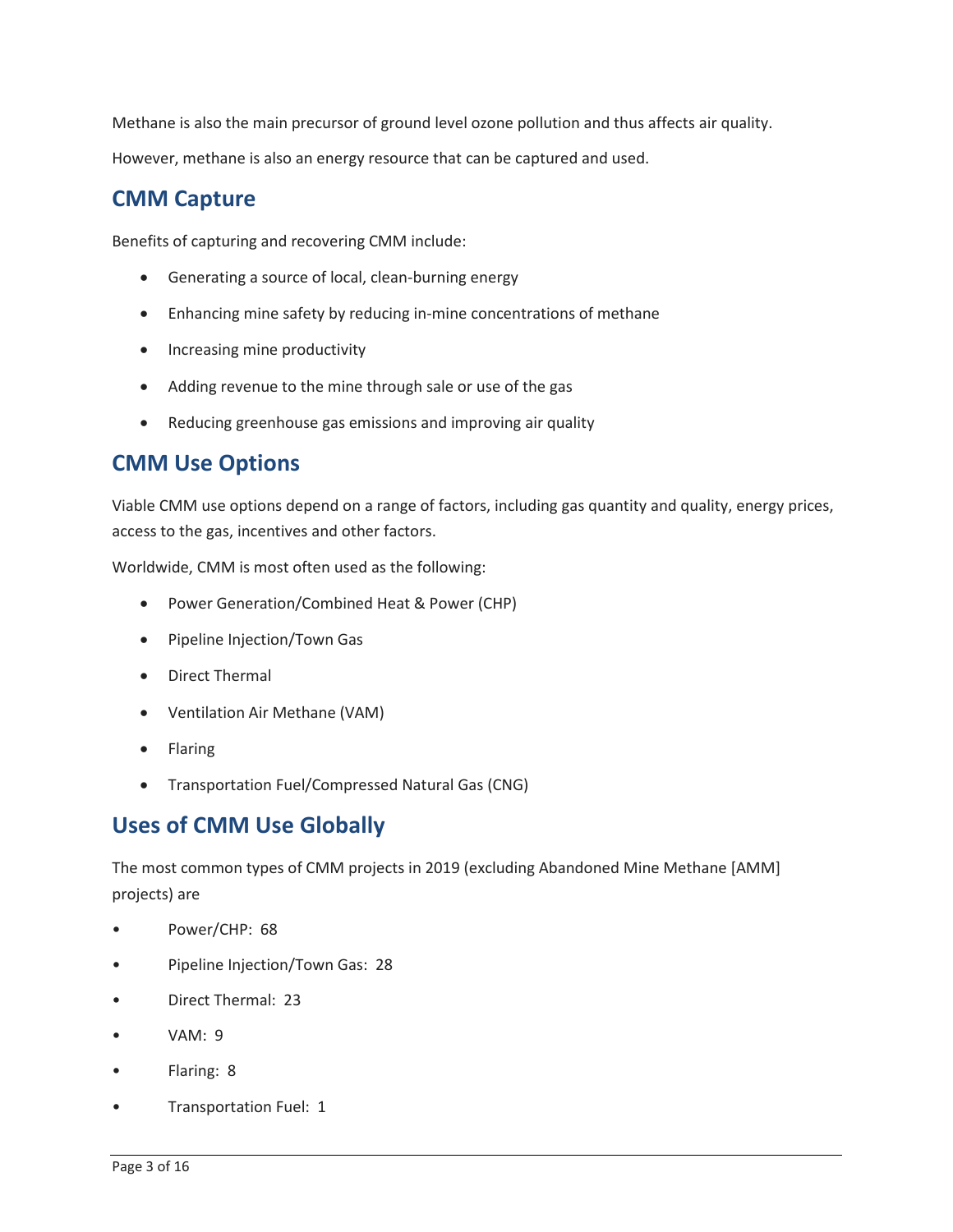for safety and methane emission reduction benefits. If project economics do not allow for a positive return on investment, CMM can be flared, if allowable,

# **Pre-feasibility Study as a Tool**

Several type of studies can be used to evaluate the viability of methane recovery projects.

#### Desk Study

Objective:

• First order analysis based on limited data

#### Characteristics:

- Basic assumptions
- Simple financial modeling

#### Pre-Feasibility Study

#### Objective:

• More detailed analysis with site-specific information

#### Characteristics:

- More detailed review of gas resources
- Review of gas drainage
- Gas production forecast
- More thorough financial analysis

#### Feasibility Study

#### Objective:

• "Bankable" document (i.e., sufficient to secure project financing)

#### Characteristics:

- Thorough report investigating the economic and technical feasibility of project development
- "Bankable" document sufficient for 3rd party financing

 Pre-feasibility studies are most common because they offer a robust yet cost-effective option to initially assess a project's technical and economic potential.<br>Page 4 of 16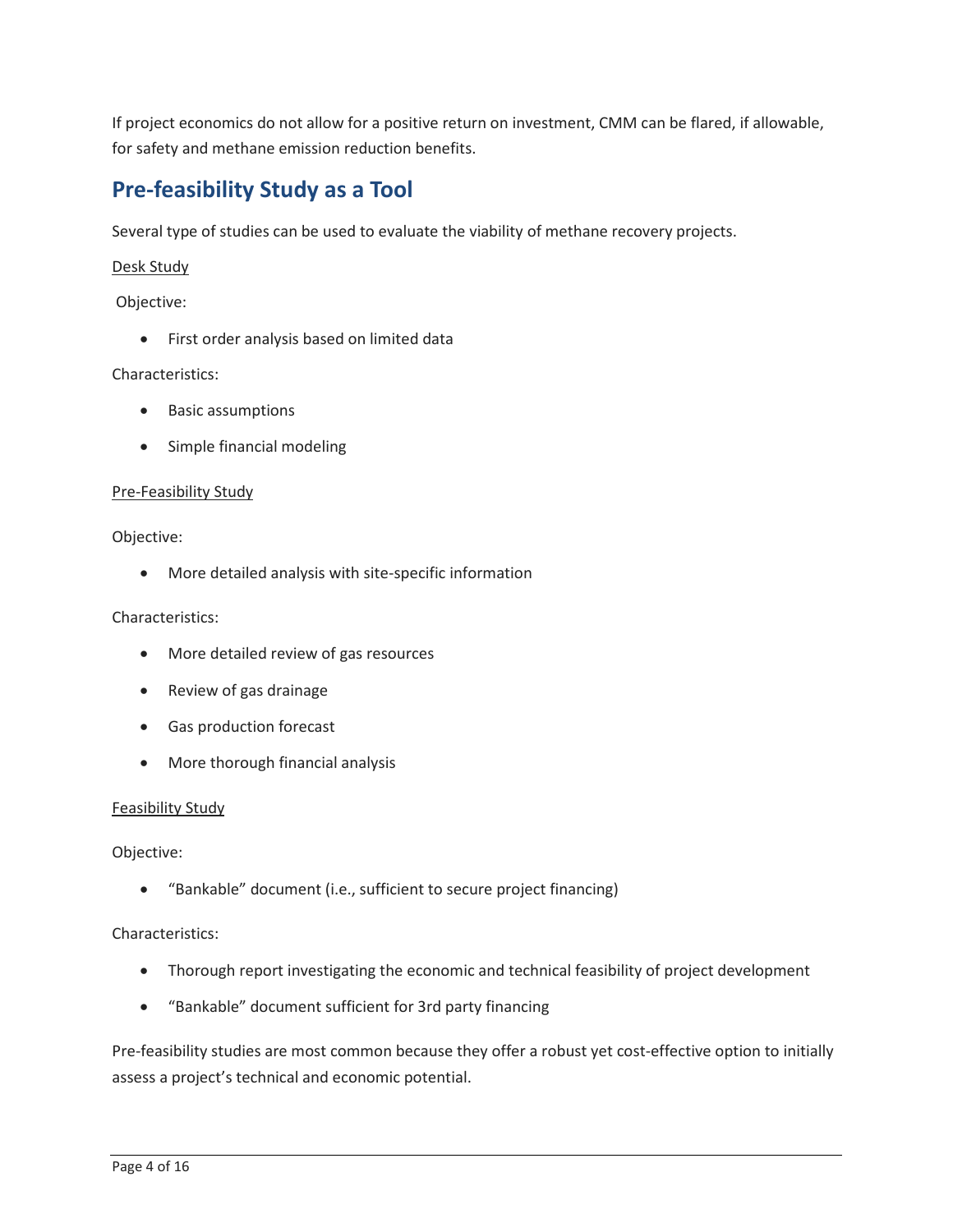# **What Does Project Financing Require?**

Financing requires "investment grade," or "bankable," documentation including:

- Thorough and complete technical assessment of the feasibility of the project.
- Robust financial analysis backed by an auditable and well-constructed financial model based on realistic assumptions.

## **Is a Pre-feasibility Study "Bankable?"**

Bankable is a term used to characterize a document's usefulness in securing investors in a project. Generally, the more rigorous and site-specific the analysis, the more likely it will be to secure project investment.

A pre-feasibility study is generally not considered a bankable document for a CMM project because:

- Geologic review is limited in scope.
- • Improvements to gas drainage or ventilation are preliminary and require a more thorough engineering study.
- The CMM utilization project is conceptual and costs are estimates.

 and it leads to development of a full feasibility study (which is generally considered bankable). The pre-feasibility study does provide a reasonable approximation of project requirements and costs,

## **Are You Ready to Initiate a Pre-feasibility Study?**

 out by a project developer, the mining company, or a 3rd party. These critical first activities help to ensure the success of the pre-feasibility study, whether it is carried

#### Clarify study objectives & scope

Answer these questions to clarify the objectives and scope of the study:

- Is it a pre-feasibility or full feasibility study?
- Is it at one mine or multiple mines?
- What are the expected outputs of the study?

#### Confirm commitment of mine management

Confirm with the managers of the mine that you will:

- Obtain access to the site.
- Have support from mine staff.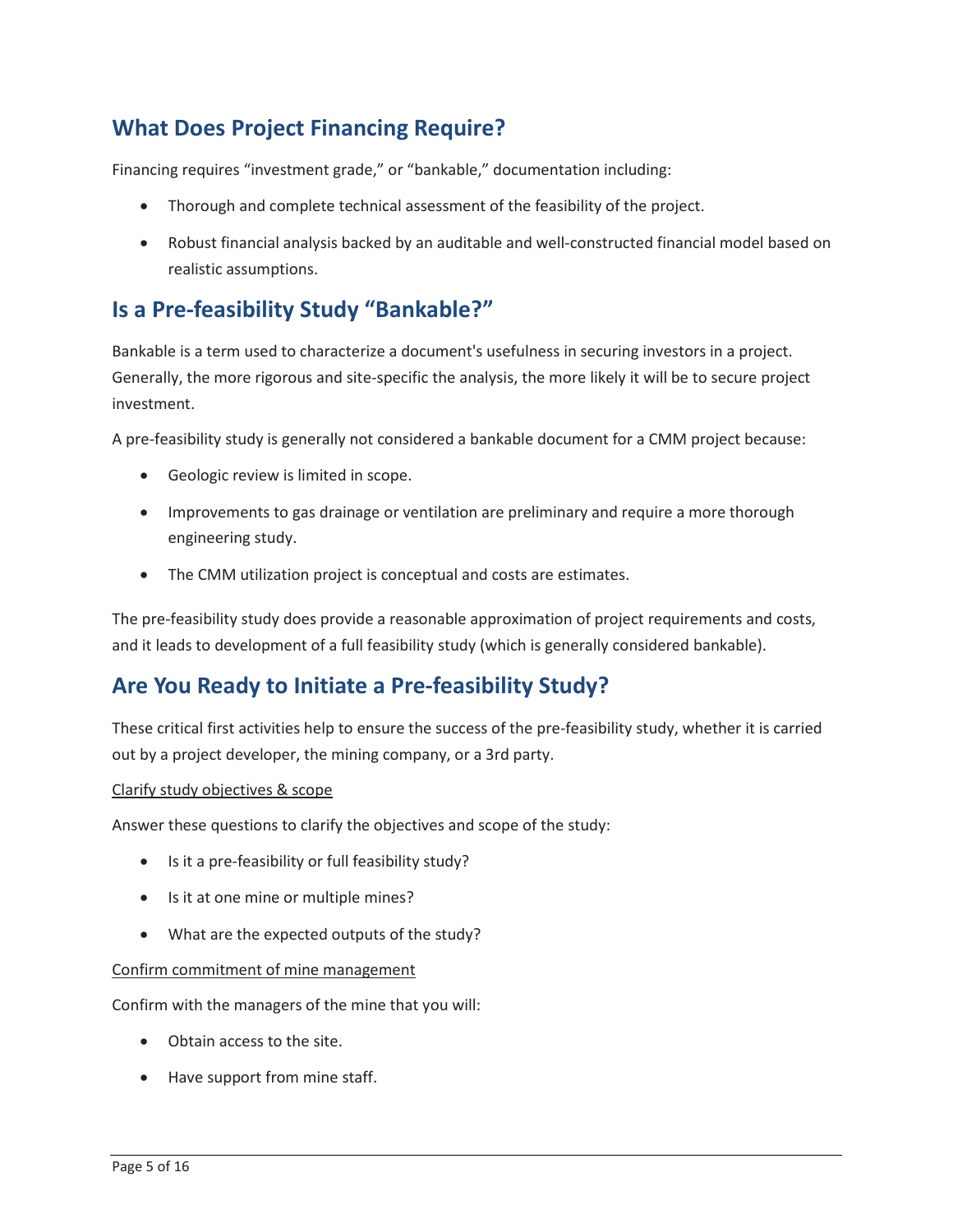• Be provided with sufficient data.

#### Verify project type

Verify the type of project. For example, clarify:

- VAM or CMM drainage?
- Energy recovery or destruction only?
- Use energy on-site or off-site?

### **Steps in a Pre-feasibility Study**

- 1. Assess regional and national coal industry and methane emissions: Understand the project's economic viability
- 2. Identify regulatory barriers: Consider the project's potential regulatory viability
- 3. Request, obtain and validate data from mine: Obtain data to determine the scope of work
- 4. Assess gas resources: Determine the project viability
- 5. Review existing gas drainage practices: Review current practices to develop alternatives
- 6. Evaluate potential CMM markets: Determine possible end uses of the gas captured
- 7. Identify and assess project risks: Determine if alternatives must be considered due to risk
- 8. Identify best end use option: Maximize the revenue of the project
- 9. Define assumptions and perform financial economic analysis: Determine realistic expectations for the project
- 10. Review results, adjust assumptions, and develop a recommendation: Make adjustments to recommendations based on all available data

These components will be covered in more detail in subsequent modules.

## **Pre-feasibility Study Report Outline**

A pre-feasibility study report includes the following:

- Executive Summary
- Background and Introduction
- Summary of Mine Characteristics
- Gas Resource Assessment
- Market Information Overview
- Technical Possibilities Assessment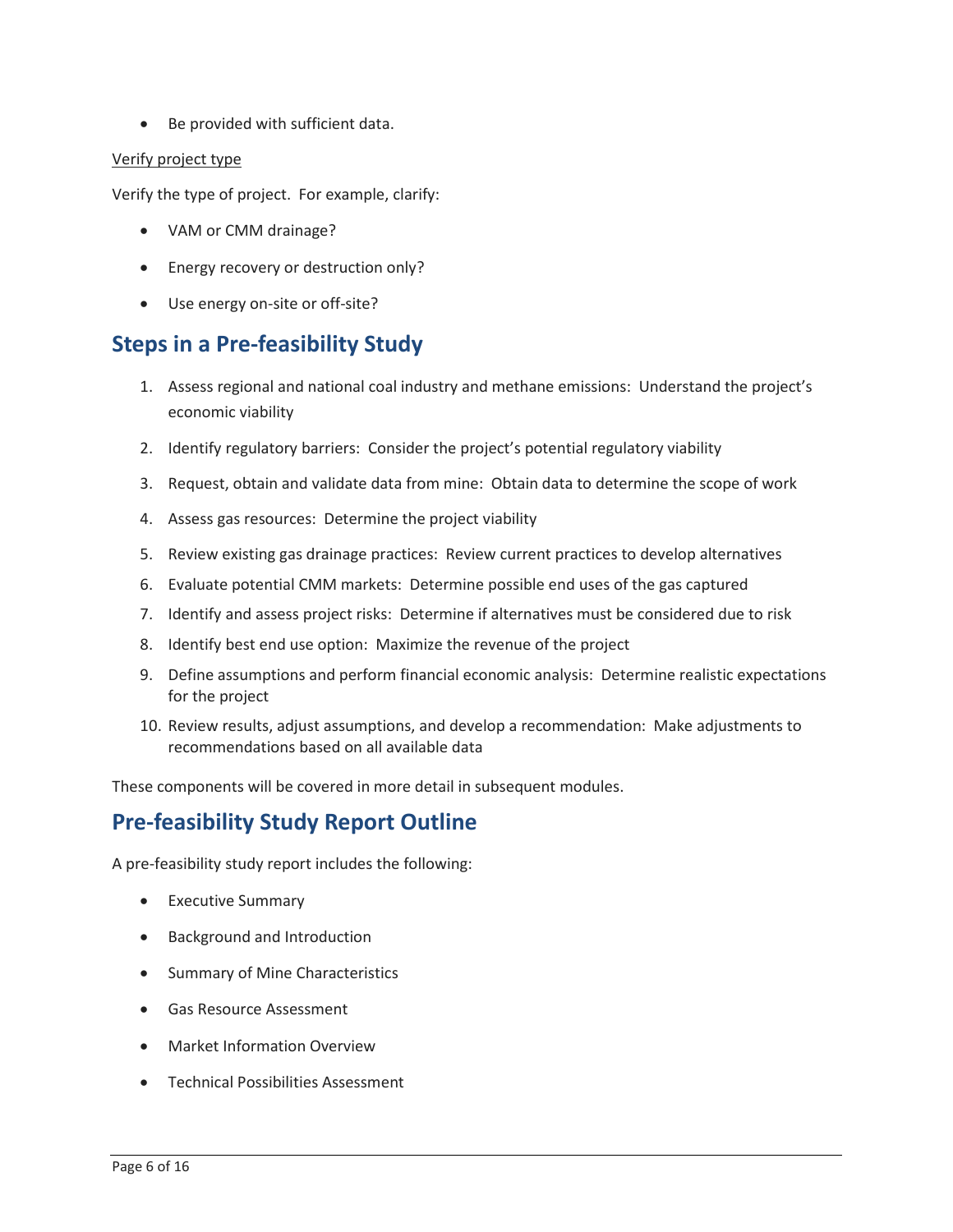- Project Cost Estimate
- Cost-Benefit Analysis
- Conclusions
- Recommendations

### **Module 1 Summary**

In this module you learned about:

- The role that methane plays as a greenhouse gas.
- CMM capture and use.
- Pre-feasibility studies as a tool for CMM projects.
- Components of a pre-feasibility study.

Looking ahead - The components of a pre-feasibility study will be explored in greater detail in the upcoming modules. This course also includes a practical example of a pre-feasibility study conducted in Liulong Mine, China to help link theoretical concepts presented in the training with a practical example.

# **Thank you!**

You have completed Module 1.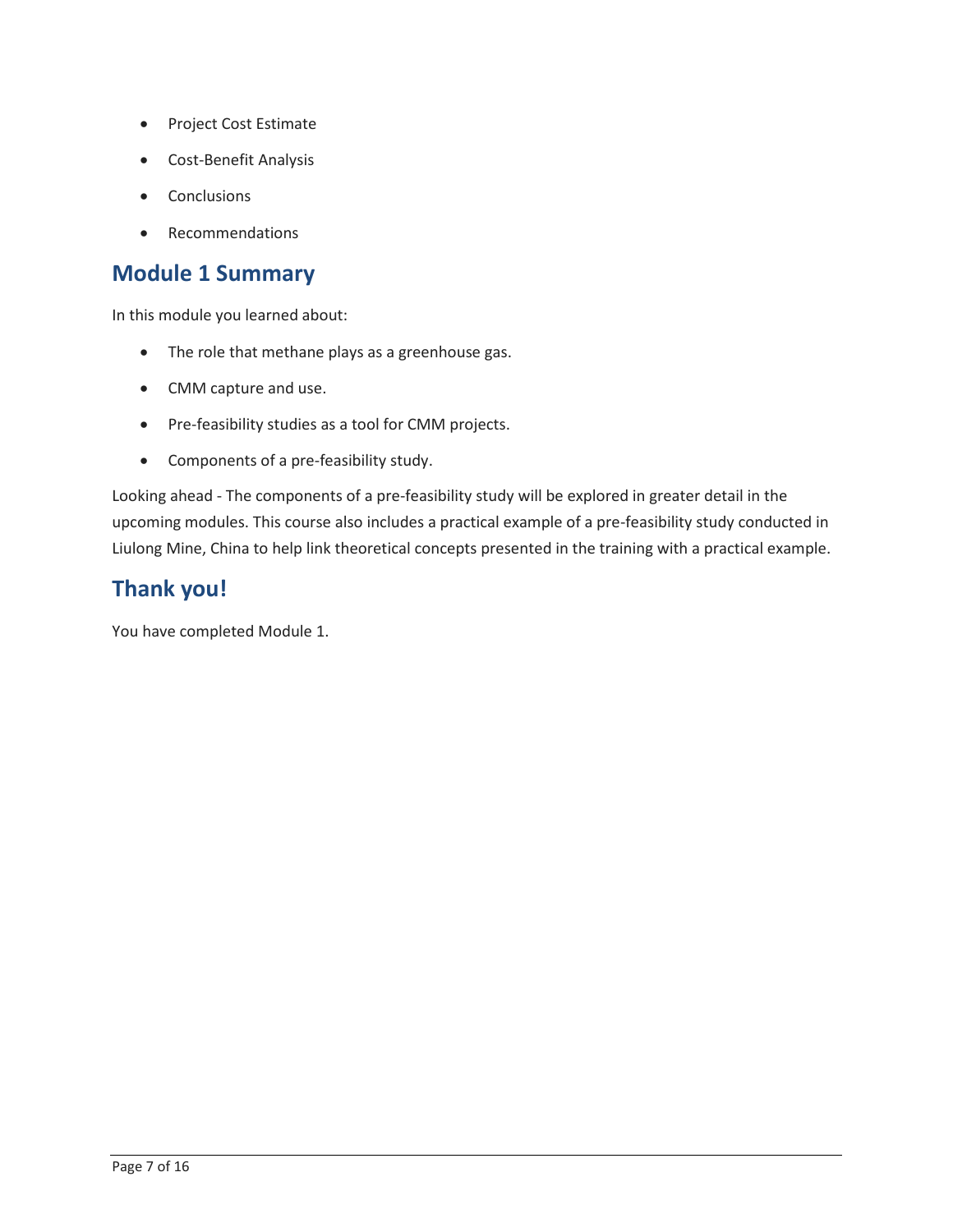# **Glossary of Terms**

 **Abandoned Mine Methane (AMM)** — Coal mines that are temporarily or permanently closed that  produce significant methane emissions from diffuse vents, fissures, or boreholes.

**Adsorbed Methane** — Methane accumulated on the surface of coal.

 **Adsorption Isotherm** — An empirical relation between the concentration of a solute on the surface of an adsorbent to the concentration of the solute in the liquid with which it is in contact.

**Anticline** — A rock fold that bulges upward in the middle.

 **Ash Content** — The non-combustible residue left after carbon, oxygen, sulfur, and water has been driven off during combustion. The remaining residue or ash is expressed as a percent of the original coal sample weight.

 **Bankable** — Project or proposal that has sufficient collateral, future cashflow, and high probability of success, to be acceptable to institutional lenders for financing.

 **Behind Shield** — Longwall shearer machines have a protective shield that prevents the floor and roof shield and is a source of methane emissions into the mine workings. from collapsing onto the shearer during mining of the longwall panel. The gob area exists behind the

 **Beltways** — Pathways within the mine where belt conveyors carrying coal or other products move product.

 **Bleeder Shaft** — A vertical shaft through which gas-laden air from working districts is discharged to the surface. Bleeder shafts are typically not man/material shafts and have higher allowable methane concentrations.

 **Booster Fan** — An underground ventilation device installed in series with a main surface fan that is used to boost the pressure of the air current passing through it.

**Borehole** — A narrow shaft bored in the ground, either vertically or horizontally.

**Borehole Spacing** — The measured distance between two or more boreholes drilled for production.

 **California Cap-and-Trade** — The Cap-and-Trade Program is a key element of California's strategy to declining limit on major sources of GHG emissions throughout California, and it creates a powerful reduce greenhouse gas (GHG) emissions. It complements other measures to ensure that California costeffectively meets its goals for GHG emissions reductions. The Cap-and-Trade Regulation establishes a economic incentive for significant investment in cleaner, more efficient technologies.

 **Capillary Pressure** — The pressure difference across the interface between two immiscible fluids arising from the capillary forces. These capillary forces are surface tension and interfacial tension.

 **Capital Cost** — Fixed, one-time expenses incurred on the purchase of land, buildings, construction, and equipment used in the production of goods or in the rendering of services. In other words, it is the total cost needed to bring a project to a commercially operable status.

 **Capital Expenditures (CapEx)** — Funds used by a company to acquire, upgrade, and maintain physical assets such as property, plants, buildings, technology, or equipment. CapEx is often used to undertake new projects or investments by a company.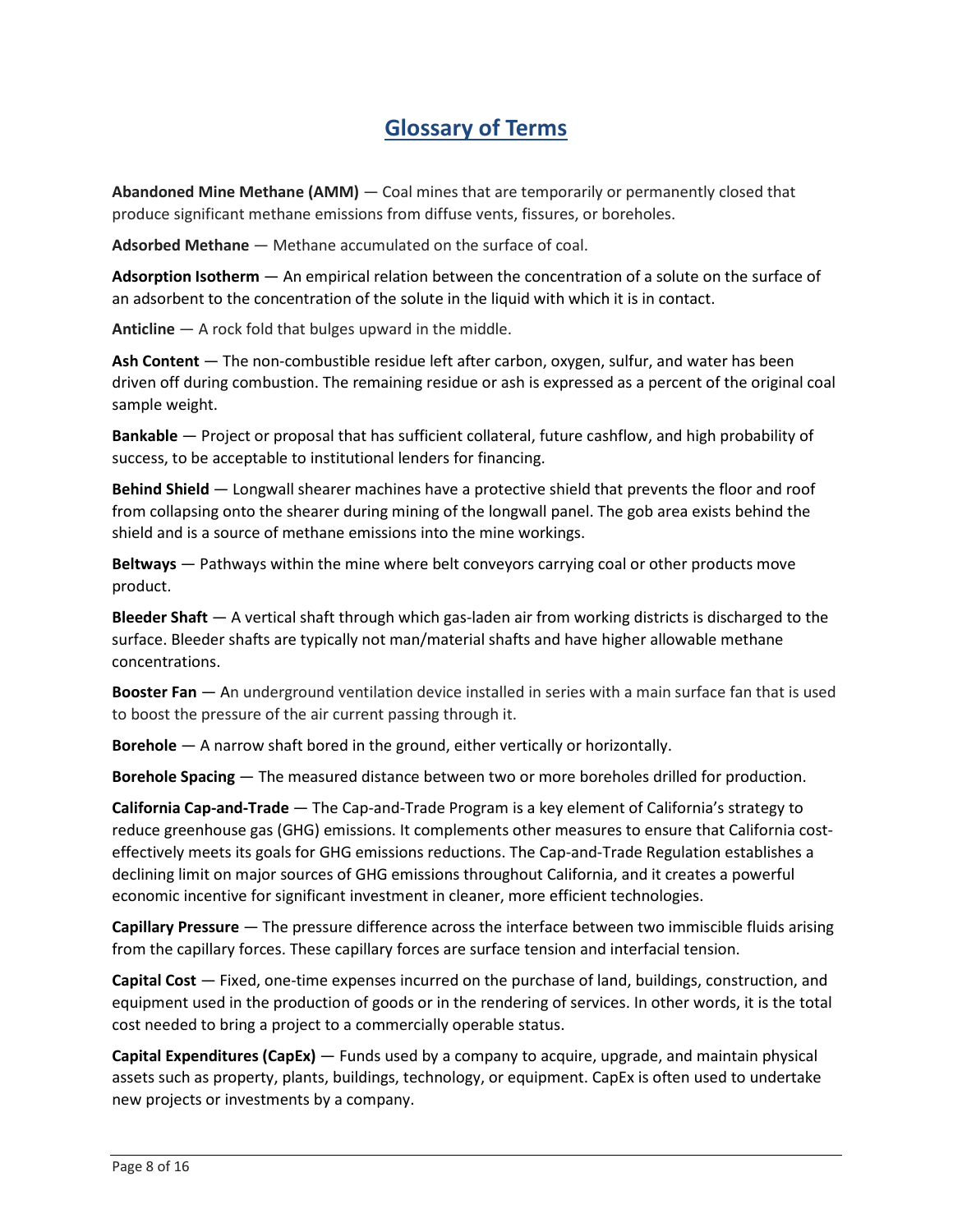**Carbon Registry** — A publicly available system that tracks carbon offset projects and issues offsets for each unit of emission reduction or removal that is verified and certified.

 **Casing** — A large diameter pipe that is assembled and inserted into a recently drilled section of a borehole.

**Channels** — Areas where the coal seam is truncated by noncoal rock.

 **Clean Development Mechanism** — The CDM allows emission-reduction projects in developing countries to earn certified emission reduction (CER) credits, each equivalent to one ton of CO2. These CERs can be traded and sold and used by industrialized countries to a meet a part of their emission reduction targets under the Kyoto Protocol. The mechanism stimulates sustainable development and emission reductions, while giving industrialized countries some flexibility in how they meet their emission reduction limitation targets.

**Clean Tons** — Coal production from the mine following washing at a coal preparation plant.

**Cleats** — Naturally occurring orthogonal joints in coal. They occur as two perpendicular sets of fractures.

 **Coal Bed Methane (CBM)** — Methane extracted from coal seams before mining occurs. CBM is also known as virgin coal seam methane or coal seam gas. It is widely considered an "unconventional" source of natural gas.

**Coal Depth** — The measured or approximate distance to the coal-bearing strata

 **Coal Mine Methane (CMM)** — Methane released from coal due to mining activities. Like CBM, CMM is a subset of the methane found in coal seams, but it refers specifically to the methane found within mining areas (e.g., within a mining plan), while CBM refers to methane in coal seams that will never be mined. Because CMM would be released through mining activities, recovering and using CMM is considered emissions avoidance.

 **Coal Thickness** — The measured or approximate thickness of the coal-bearing strata. Measured from the top of the coal-bearing unit to the top of the underlying unit.

 **Collar** — A common component of drilling infrastructure that provides weight on bit for drilling. Drill collars are thick-walled tubular pieces machined from solid bars of steel, usually plain carbon steel but sometimes of nonmagnetic nickel-copper alloy or other nonmagnetic premium alloys.

 **Combined Heat and Power (CHP)** — The concurrent production of electricity or mechanical power and thermal energy from a single source of energy. Also referred to as cogeneration.

**Completion** — The act of installing pipe in a borehole after the drilling operation is completed.

**Compressed Natural Gas (CNG) —** Natural gas mainly comprised of methane that is stored under high pressures, mainly as a means for storage or transportation.

 **Concentration Distribution** — A spatial representation of various coal mine methane concentrations within a given mine.

 **Core** — A cylindrical section of a naturally occurring substance, typically obtained by drilling through the subsurface with a hollow steel tube called a core drill.

**Degasification —** The process of removing gases from a coal mine.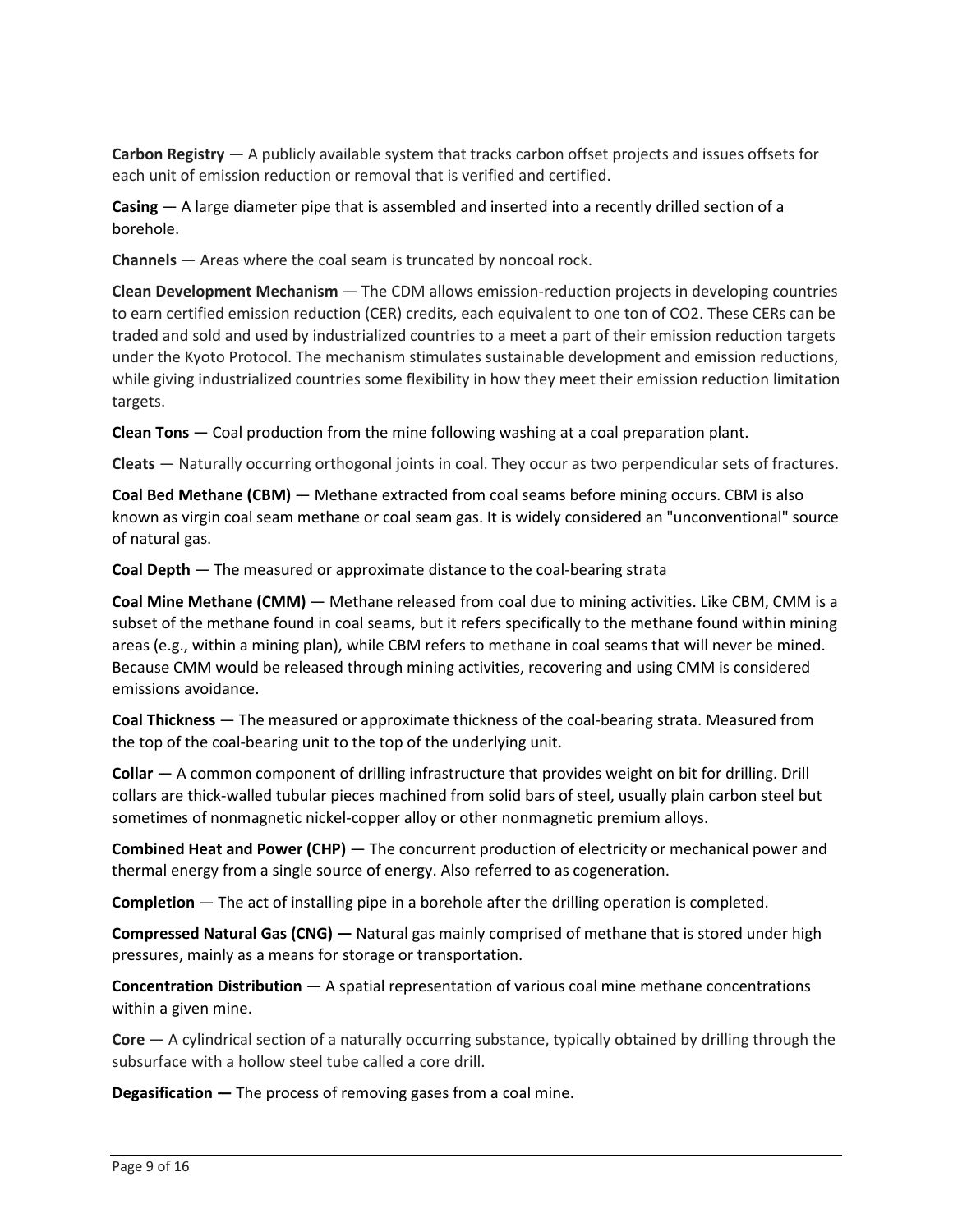**Desorption Pressure** — A phenomenon whereby a substance is released from or through a surface related to the surrounding pressure of the reservoir.

 **Destruction Only** —A CMM project where the only objective of the project is to destroy methane to reduce greenhouse gas emissions. This contrasts with an energy recovery project which uses CMM to produce useable energy such as electricity or heat.

**Diffusion Coefficient —** A measure of the mobility of gases from one gradient to another.

 **Direct Thermal** — The use of coal mine methane in direct combustion technologies other than flaring, most commonly in boilers, industrial burners, and similar applications.

 **Drainage Galleries** — Existing roadways or purpose-driven roadways above or below the mined seam that collect methane from gob areas. The galleries are sealed, and vacuum pressure is applied to draw the gas from the galleries into the pipeline system. These are also sometimes referred to as superjacent boreholes.

 **Emissions Distribution** — A spatial representation of various coal mine emissions concentrations within a given mine.

 **Emissions Factor** — A representative value that attempts to relate the quantity of a pollutant released usually expressed as the weight of pollutant divided by a unit weight, volume, distance, or duration of to the atmosphere with an activity associated with the release of that pollutant. These factors are the activity emitting the pollutant.

**Extrapolated Cost** — An estimation of future costs beyond the original observational range.

**Faults** — Breaks in the earth's crust across which movement has occurred.

 **Feasibility Studies** — Thorough report investigating the economic and technical feasibility of project development. This document is considered "bankable", meaning it is sufficient to secure project financing.

 **Financial Analysis** — The process of evaluating businesses, projects, budgets, and other finance-related analyze whether an entity is stable, solvent, liquid, or profitable enough to warrant a monetary transactions to determine their performance and suitability. Typically, financial analysis is used to investment.

 otherwise known as a candlestick flare, or in an enclosed flare, sometimes referred to as a ground flare. **Flaring —** Controlled combustion of natural gas. Flaring CMM at a coal mine can occur in an open flame,

 **Folding** — Bending of rock layers caused by compression of rocks, usually as part of mountain-building when tectonic plates collide.

 **Fracture Spacing** — Spacing of factures measured as the distance between the fractures along a line perpendicular to the average orientation of the fracture set.

 **Friability** — When coal is easy to break or crumble it is said to be friable. This has a significant impact on gas management as gas drainage boreholes drilled in friable coals can easily collapse, thereby inhibiting degasification of the mine.

 **Gas Composition** — The gas composition of any gas can be characterized by listing the pure substances it contains and stating for each substance its proportion of the gas mixture's molecule count.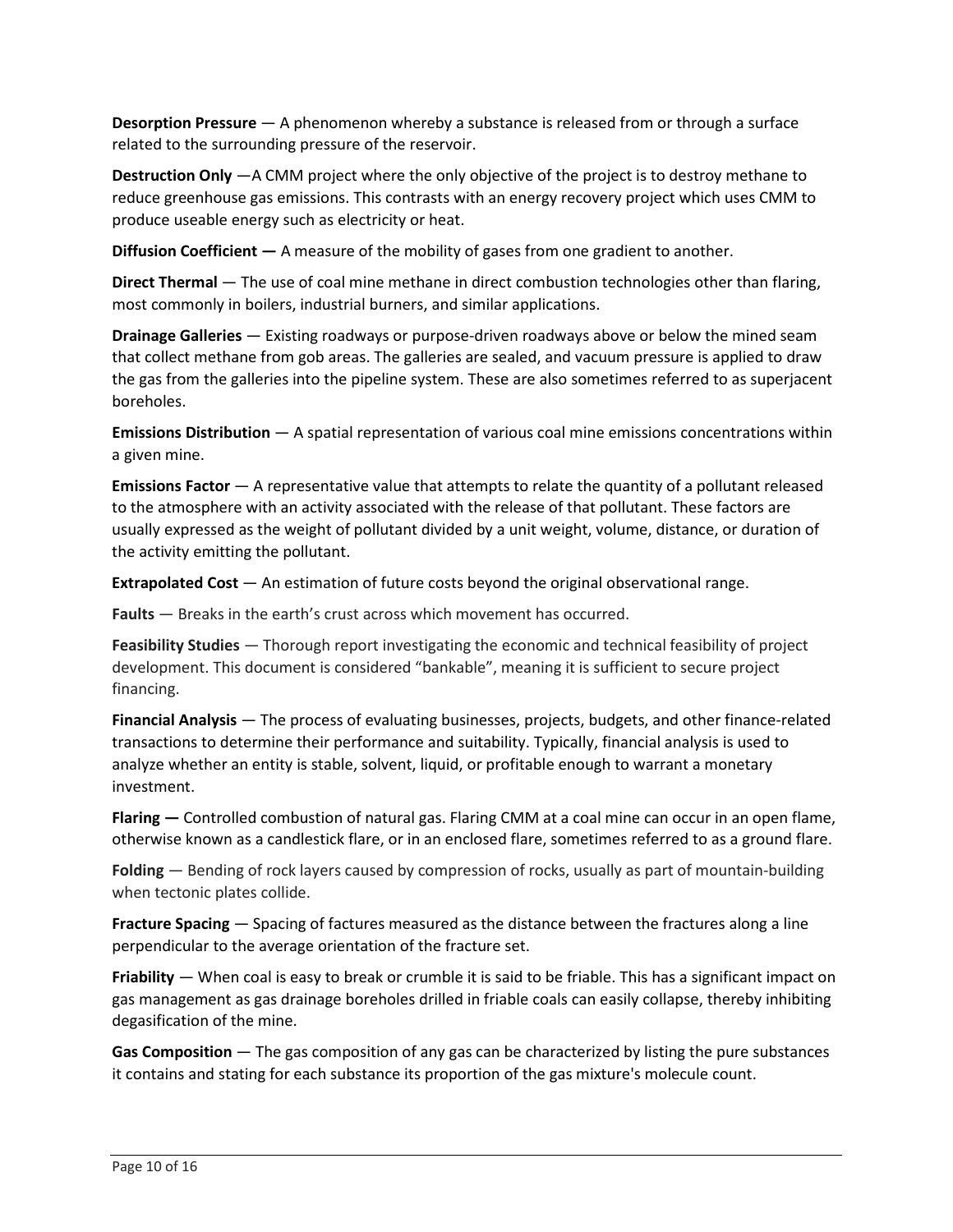**Gas Content —** Volume of gas contained in a unit mass of coal and is generally expressed in cubic meters, at standard pressure and temperature conditions, per ton of coal.

 **Gas Drainage** — Methods employed by underground coal mines, abandoned mines, and occasionally advance of mining using pre-drainage techniques and from coal seams disturbed by the extraction surface mines, for capturing the naturally occurring gas in coal seams to prevent it entering mine airways. Gas drainage systems include a combination of drainage boreholes and/or galleries, a gathering network, and vacuum pumps to draw gas to the surface. Gas can be removed from coal seams in process using post-drainage techniques. It is often referred to as methane drainage if methane is the main gas component target to be captured. Gas drainage produces coal mine methane of a higher quality than ventilation, generally in the 25 — 100 percent range.

 **Gas Drainage Efficiency** — The volume of methane produced from gas drainage as a share of all methane produced at a mine.

 **Gas Gathering System** — A system of pipelines, moisture and dust removal equipment, and prime  movers (e.g., vacuum pumps, compressors) that transport gas from borehole wellheads to the surface.

 **Gas Gravity** — The ratio of the density of the gas at standard pressure and temperature to the density of air at the same standard pressure and temperature.

Gas-In-Place (GIP) — The volume of gas stored within a specific bulk reservoir rock volume (e.g., coal).

 **Gas Outbursts** — An outburst is the sudden and violent ejection of coal, gas and rock from a coal face and surrounding strata in an underground coal mine. When outbursts occur, they can be very serious events, possibly even resulting in fatalities.

 **Gas Production** — The quantity of gas produced by pre-mine drainage and post-mine drainage boreholes and drainage galleries.

 **Gas Production Forecast** — An attempt to predict methane emissions from gas drainage systems using the following methods: basin-wide emission factors; generic gas content vs depth curves; mine-specific emission factors; probabilistic methods; engineering equations; reservoir simulation.

 **Gas Solubility** — The solubility of a gas in a liquid is directly affected by temperature and pressure. As temperature increases solubility decreases; this is described by Le Chatelier's Principle. As pressure increases solubility increases; this is described by Henry's Law.

 **Gas Viscosity** — The measure of the resistance to flow; the property that allows gas to be more mobile in a reservoir as the viscosity of gas is magnitudes lower than other fluids within a reservoir.

 **Geophysical Log** — The collection of geological and hydrologic information in wells by lowering and raising probes on a wire. It is typically more useful to employ a suite of different geophysical logs when collecting information.

 **Global Methane Initiative (GMI) —** Launched in 2004, the GMI is an international public-private initiative that advances cost-effective, near-term methane abatement and recovery and use of methane sources is a cost-effective approach to reduce greenhouse gas (GHG) emissions and increase energy as a clean energy source in three sectors: biogas (including agriculture, municipal solid waste, and wastewater), coal mines, and oil and gas systems. Focusing collective efforts on methane emission security, enhance economic growth, improve air quality and improve worker safety.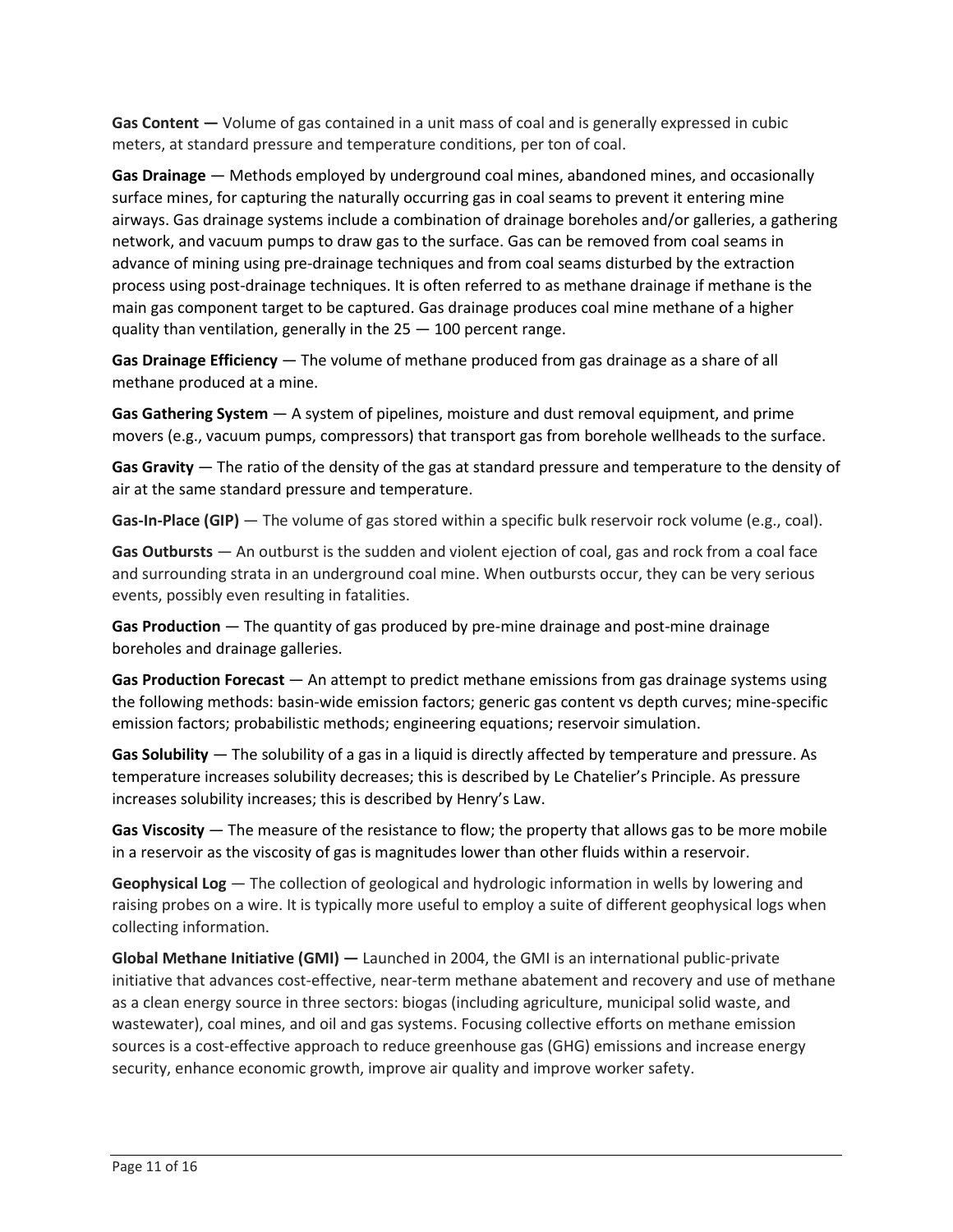**Gob (Goaf) —** Broken, permeable ground where coal has been extracted by longwall coal mining and the roof has been allowed to collapse, thus fracturing and de-stressing strata above and, to a lesser extent, below the seam being worked. The term gob is generally used in the United States; elsewhere, goaf is generally used.

 **Greenhouse Gas Emissions (GHG)** — The release of greenhouse gases and/or their precursors into the atmosphere over a specified area and period of time. May be labelled as anthropogenic (resulting from human activities) or naturally occurring.

 **Historical Emissions** — A record of the past volume of methane emissions associated with coal production.

 **Historical Production** — A record of the amount of coal or natural gas produced from a given mine or  and emissions during a pre-feasibility study. CMM project. Often used as an analogous CMM project example for forecasting future gas production

 **Igneous Intrusions** — Molten magma that rises from the mantle that thrust into existing rock formations.

**Infill Drilling** — The addition of wells in a field that decreases average well spacing**.** 

 **Initial Water Saturation** — The saturation of an undisturbed reservoir with no prior production from any earlier well.

 **In-Situ** — It can mean "locally", "on site", "on the premises", or "in place" to describe where an event takes place and is used in many different contexts. For example, in fields such as physics, geology, chemistry, or biology, in situ may describe the way a measurement is taken, that is, in the same place the phenomenon is occurring without isolating it from other systems or altering the original conditions of the test. The opposite of in situ is ex situ.

 **International Centres of Excellence on CMM** — The International Centres of Excellence on Coal Mine States and operating under the auspices of the UNECE Group of Experts on Coal Mine Methane. The Centres support capacity-building activities in United Nations Member States and serve as a platform for Methane (ICE-CMM) are designed as non-profit entities subject to the national laws of the host Member discussion on safety, environmental and economic aspects of coal mine methane (CMM). In particular, they focus on such issues as effective drainage and use of methane in coal mines and abatement of carbon emissions through cost-effective and socially responsible use or destruction of captured methane.

**Karst** — Terrain that has sinkholes, sinking streams, caves, and springs.

 **Langmuir Pressure** — The pressure at which storage capacity equals one half of Langmuir volume. Also known as the critical desorption pressure, where gas is released from the surface of a substance.

 **Langmuir Volume** — The total adsorption capacity of a substance. The maximum amount of gas that can be adsorbed to coal or shale at infinite pressure

 **Longwall —** One of three major underground coal mining methods currently in use. Employs a shearer long. This mining method can produce large quantities of coal and gas. which is pulled mechanically back and forth across a face of coal that is usually several hundred feet

**Longwall Face —** The end of the longwall panel that is being cut by the longwall shearer.

**Longwall Panel —** Large blocks of coal that are mined with a longwall shearer.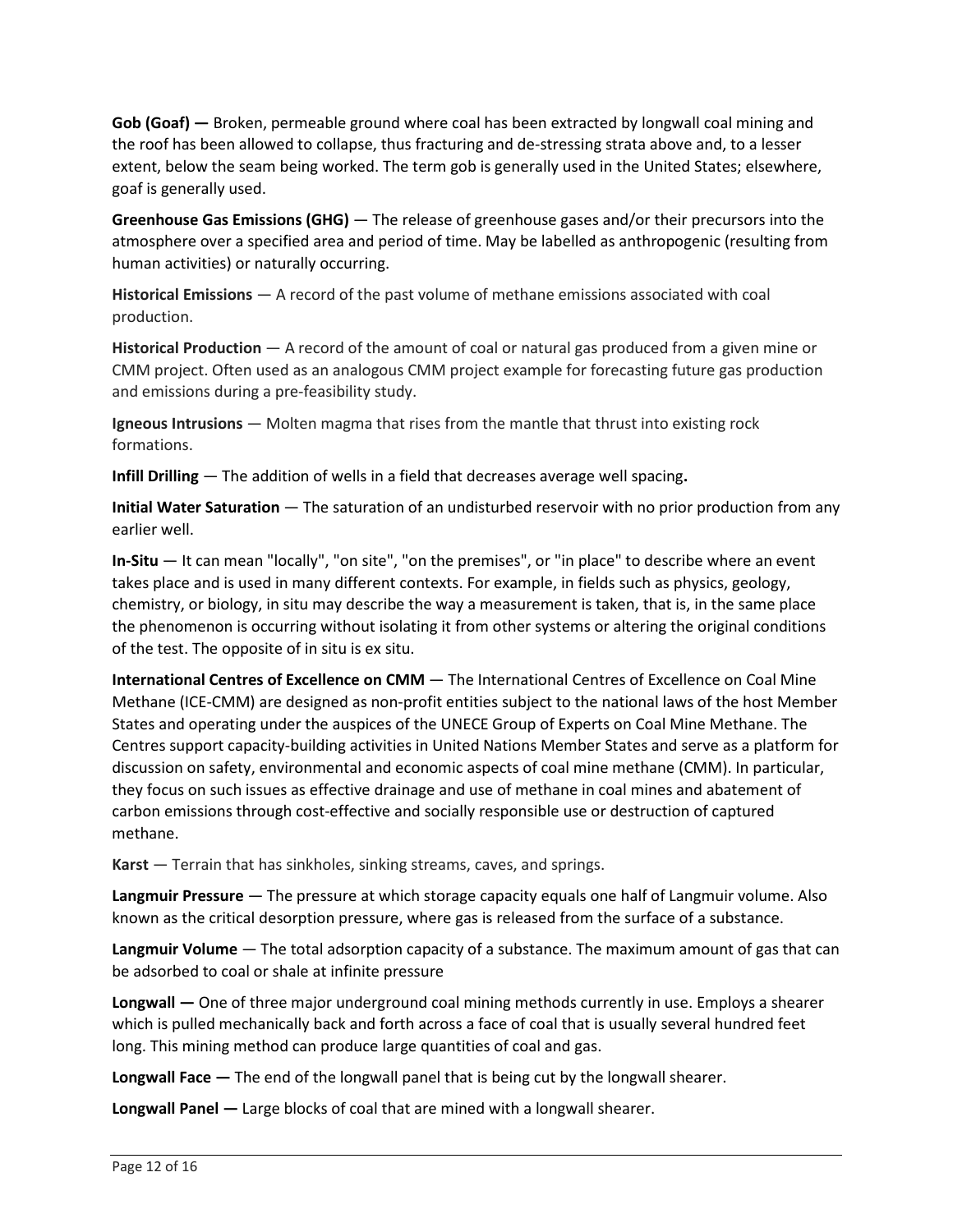**Methane** — Methane is a potent greenhouse gas. Methane's lifetime in the atmosphere is much shorter Methane is the main precursor of ground level ozone pollution, and thus affects air quality. Methane is also an energy resource that can be captured and used. Methane in mines poses safety risks, due to its than carbon dioxide, but it is 28 times as efficient at trapping radiation than CO2 over a 100-year period. explosiveness when mixed with air.

**Mineral Matter** — The solid inorganic material in coal.

**Mining Seam —** A bed of coal lying between a roof and floor.

 **Monte Carlo Simulation** — Used to model the probability of different outcomes in a process that cannot easily be predicted due to the intervention of random variables. It is a technique used to understand the impact of risk and uncertainty in prediction and forecasting models.

 **Operational Expenditures (OpEx)** — An operating expense is an expense a business incurs through its normal business operations. Often abbreviated as OPEX, operating expenses include rent, equipment, inventory costs, marketing, payroll, insurance, step costs, and funds allocated for research and development.

 **Permeability** — The state or quality of a material or membrane that causes it to allow liquids or gases to pass through it.

 **Place-In-Box** — The pore system connecting the coal matrix and the cleat system plays a key role in the desorption and gas flow rates.

 **Porosity —** The measure of void or pores space present when a solid and is represented by volume percentage of void in the solid. It defines the maximum possible amount of methane that can be retained in the coal.

 under-mining but producing gas during and after the seam is being mined. **Post-Mine Drainage** — Drilling boreholes (vertical gob wells, cross-measure boreholes, directional horizontal boreholes, or gob drainage galleries) in advance of mining so that they are in place prior to

 **Post-Mine Drainage Boreholes** — Boreholes drilled above or below the mined seam which produce methane from gob areas after the coal seam is mined. Post-mine drainage boreholes can be drilled from the surface or in-mine. Initially, methane concentrations can be high, but concentrations will decline relatively quickly as air from the gob area is drawn into the boreholes. There are also commonly referred to as post-drainage boreholes.

 **Pre-Feasibility Studies** — Typically provide a detailed technical analysis of site-specific information and considers project financing. Provides a gas production forecast and a review of current gas drainage practices. However, this document provides less granularity than a full feasibility study. This document is typically not considered a "bankable" document.

 **Pre-Mine Drainage** — Drilling in-seam boreholes to extract gas from the coal seam in advance of mining operations.

 **Pre-Mine Drainage Boreholes** — Boreholes drilled into the mined seam or adjacent gas-bearing rock seam is mined. Once mined-through, gas production ceases. Methane concentrations can be very high, and coal strata in advance of mining to remove methane before mining occurs. Pre-mine drainage boreholes can be drilled from the surface or in-mine. Gas is produced in the boreholes before the coal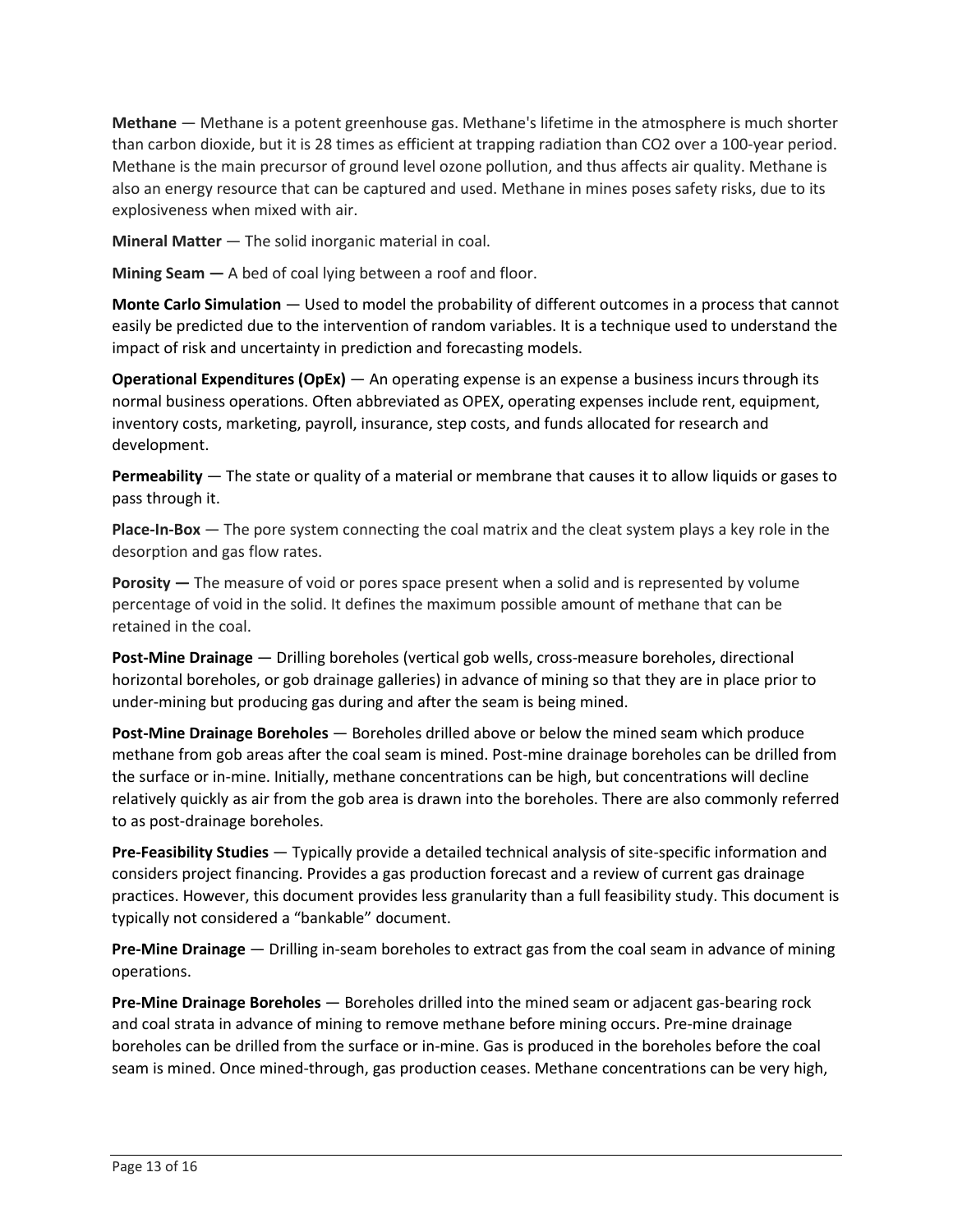and boreholes can produce gas for many years in advance of mining. These are also commonly referred to as pre-drainage boreholes.

 **Probabilistic Methods** — Methods based on the theory of probability or the fact that randomness plays a role in predicting future events.

 **Production Casing** — Production Casing refers to the casing that is run across the reservoir in sections through which the well will be drilling. It is one of the final intervals of the casing which is performed during the casing of a well. The Production Casing is the deepest section of casing in a well just above the producing formation. It is used to isolate the zone which contains gas from other subsurface formations.

 **Proximate Analysis —** An assay of the moisture, volatile matter, fixed carbon, and ash content of a coal sample.

 **Rank —** The classification of coals according to their degree of metamorphism, progressive alteration, or coalification (maturation) in the natural series from lignite to anthracite.

 **Relative Permeability** — The ratio of effective permeability of a particular fluid at a particular saturation to absolute permeability of that fluid at total saturation.

 **Reservoir Pressure** — An indication of how much fluid (gas, oil, or water) is remaining in the reservoir. It represents the amount of driving force available to drive the remaining fluid out of the reservoir during a production sequence.

 **Reservoir Simulation** — Provides a consistent and reliable way to account for the complex mechanisms of coal seam gas desorption and diffusion. Also provides the opportunity for field and laboratory data to be integrated into a single geologic/reservoir model to evaluate exploration and development strategies.

 **Residual Gas Content** — The quantity of gas remaining in a sample of coal following a period of gas desorption.

 **Risk Analysis** — Examining how project outcomes and objectives might change due to the impact of the risk event. Once the risks are identified, they are analyzed to identify the qualitative and quantitative impact of the risk on the project so that appropriate steps can be taken to mitigate them.

 **ROM —** Run of Mine coal production. It is the raw material produced from the mine and delivered to the coal preparation plant.

 ventilation and reduce leakage of methane into the active workings. **Sealed Airways**— As coal is mined, mine-out districts are sealed off from the active workings to improve

 **Solubility** — The property of a solid, liquid, or gaseous chemical substance called solute to dissolve in a solid, liquid, or gaseous solvent.

 **Sorption Time** — A lumped parameter accounting both for diffusion and desorption time. It controls the rate at which gas molecules are released from micropores into the cleats. The smaller the sorption time the faster sorption/diffusion process.

 **Specific Emissions —** The volume of methane emissions per ton of coal mined.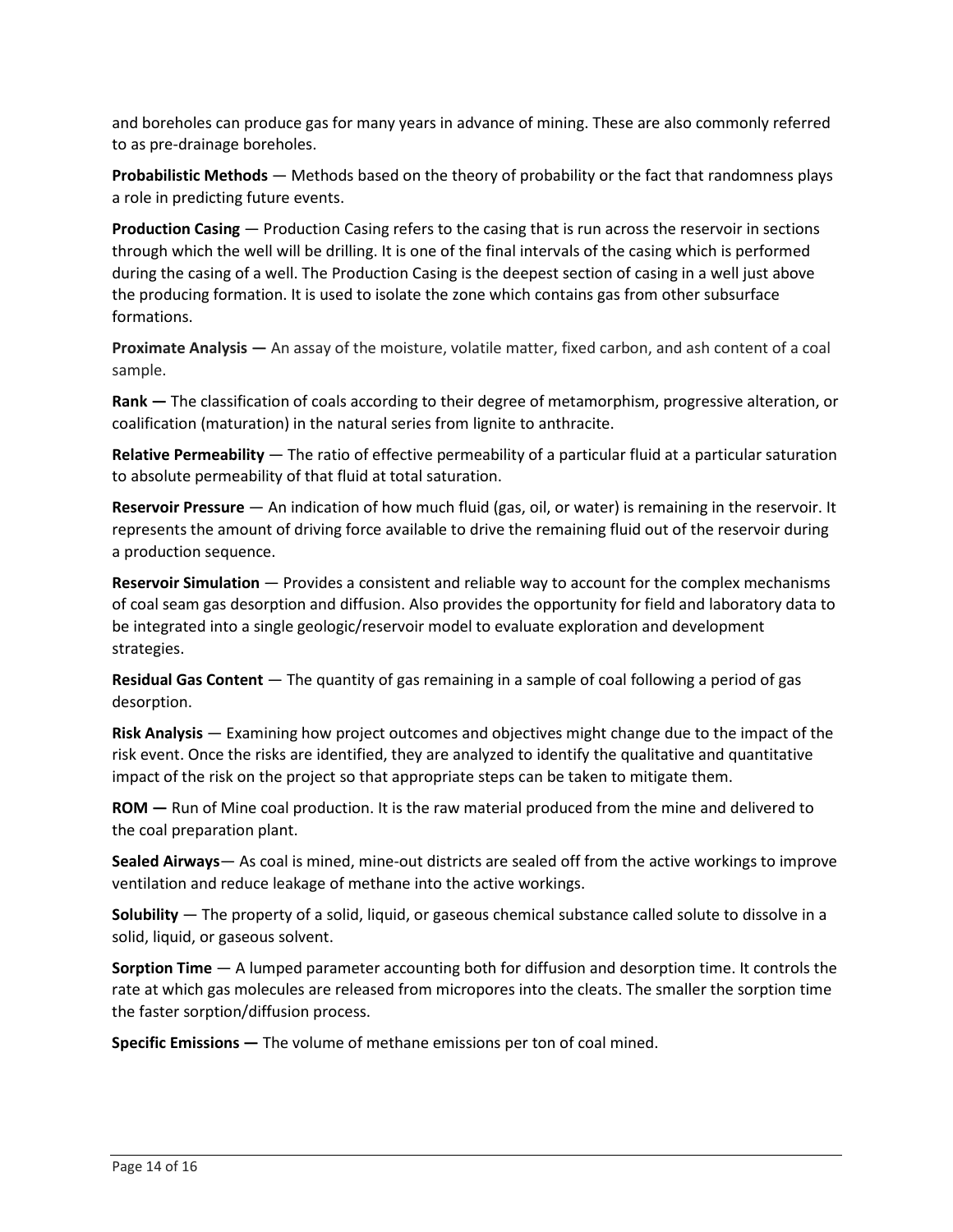**Spontaneous Combustion** — A condition in which oxygen in the air is absorbed into coal during mining and transporting of coal, reacting to some of the hydrocarbon in the coal and being oxidized. The oxidation of hydrocarbons results in combustion.

**Standpipe** — A system of pipes that connect the components of a gas drainage system.

**Strata** — A layer of sedimentary rock or soil; refers to a layer of coal in this instance.

 **Structural Elevation** — This refers to the geometry of strata deviating from its original depositional position because of tectonic activity, subsidence, etc. For example, older strata may be brought to a higher point because of thrust faulting.

 **Subsidence** — The sudden sinking or gradual downward settling of the ground's surface with little or no horizontal motion.

**Syncline** — A rock fold that bulges downward ("sinks") in the middle.

 **Tailgate** — Gate roads are driven to the back of each panel before longwall mining begins. The gate road along one side of the block is called the maingate or headgate; the road on the other side is called the tailgate.

 the world. From its headquarters in Canberra, CSIRO maintains more than 50 sites across Australia and **The Commonwealth Scientific and Industrial Research Organization (CSIRO)** — An Australian Government agency responsible for scientific research. CSIRO works with leading organizations around in France, Chile and the United States, employing about 5,500 people.

 **Town Gas** — Manufactured gaseous fuel produced for sale to consumers and municipalities. Also referred to as coal gas.

 **Unconformity** — A buried erosional or non-depositional surface separating two rock masses or strata of different ages, indicating that sediment deposition was not continuous.

 **United Nations Economic Commission for Europe (UNECE)** — The United Nations Economic Commission for Europe (ECE or UNECE) is one of the five regional commissions under the jurisdiction of states, most of which are based in Europe, as well as a few outside of Europe. Its transcontinental Kazakhstan, Kyrgyzstan, the Russian Federation, Tajikistan, Turkmenistan, the United States of America, the United Nations Economic and Social Council. It was established in order to promote economic cooperation and integrations among its member states. The commission is composed of 56 member Eurasian and non-European member states include: Armenia, Azerbaijan, Canada, Georgia, Israel, and Uzbekistan.

 **United Nations Environment Program (UNEP)** — The United Nations Environment Programme (UNEP) is the leading global environmental authority that sets the global environmental agenda, promotes the coherent implementation of the environmental dimension of sustainable development within the United Nations system, and serves as an authoritative advocate for the global environment.

 **United States Environmental Protection Agency (USEPA)** — The Environmental Protection Agency is an independent executive agency of the United States federal government tasked with environmental protection matters.

 **Ventilation Air Methane (VAM)** — CMM that is removed via ventilation systems which use fans to dilute the methane to safe levels by circulating fresh air through the mine. VAM is the largest source of methane emissions from underground coal mines.